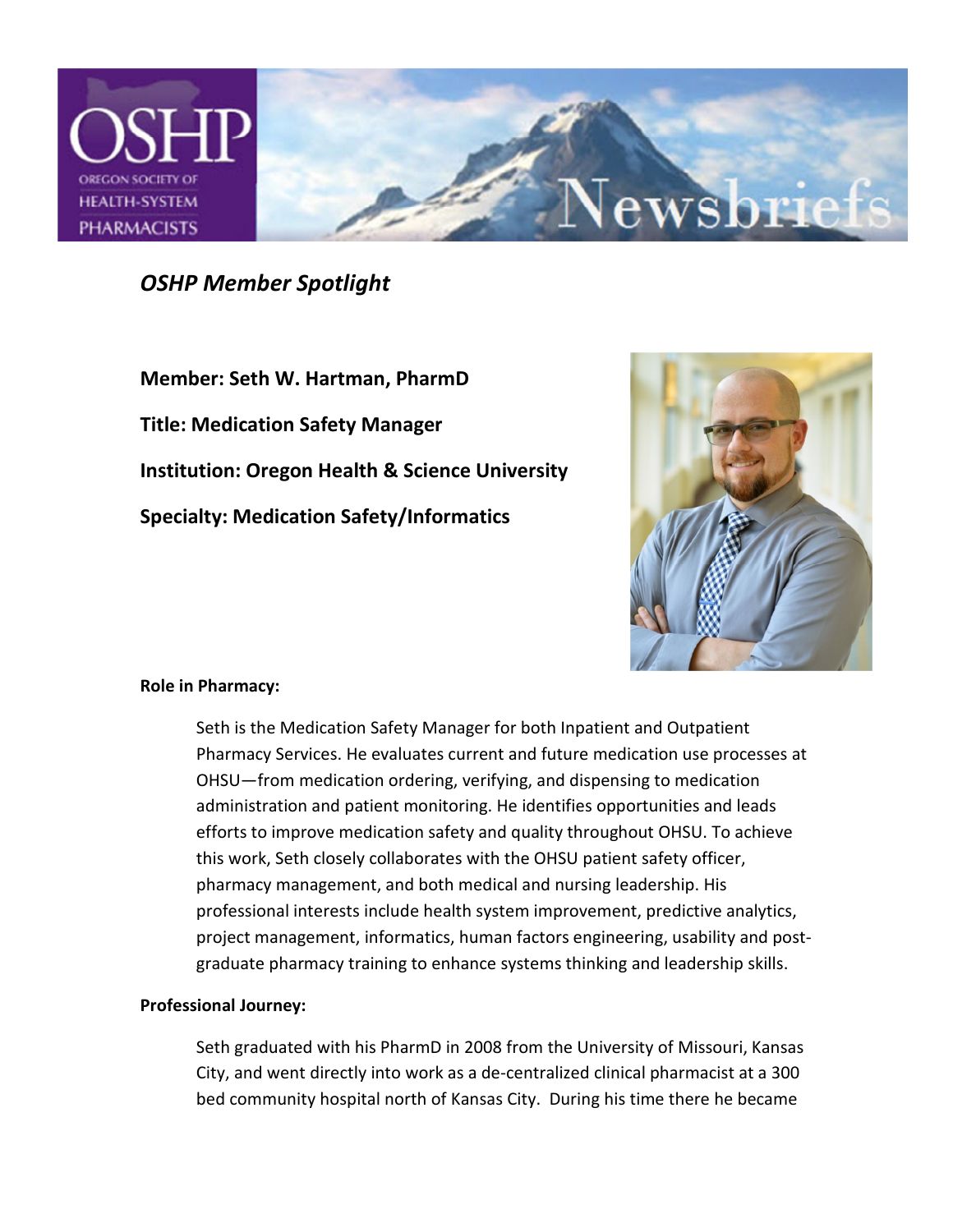involved in informatics work as a clinical informaticist, splitting his shifts between his clinical duties on the floor and the informatics work needing completed. Finding passion in this he moved to OHSU in late 2010 for a full time informatics position. At OHSU Seth was involved in many projects and developed a passion for the patient safety and saw opportunity to marry the workflows of operations with the processes of technology. Seth finished the Graduate Certificate in Healthcare Management at OHSU in 2014 and enrolled in the Healthcare MBA to further his education. The skills he gained from this education as well as his detailed operational knowledge allowed him to successfully interview and obtain the position of Medication Safety Manager at OHSU. Seth has been in this role for 8 months and is now making progress in areas of importance to the organization.

## **Other Professional Activities:**

Seth is the Chair of the Educational Steering Committee for the ASHP Section of Pharmacy Informatics and Technology, he is currently enrolled in the Healthcare MBA at OHSU with plans to graduate in 2017. Seth is a previous speaker and current program chair for the ASHP Summer Meeting Informatics Institute programming and helped develop the ASHP Pharmacy Informatics Essentials coursework through his time working with the section. Seth is the PGY2 Informatics Specialty Residency program coordinator for OHSU and works on committees developing this and other residency programs. He is involved in many committees throughout the organization working on safety and system quality improvement and was successful in recently getting the organization enrolled into the MARQUIS2 study to design and implement systems improvement in medication reconciliation as a part of a national study from the Society of Hospital Medicine.

#### **Advanced Training:**

- The Healthcare MBA (Expected 2017) from OHSU
- Graduate Certificate in Healthcare Management from OHSU
- Practical Improvement Science in Health Care from IHI/HarvardX
- OPEx Leader Training (Lean Training) at OHSU
- GE Change Acceleration Process
- CareFusion Alaris Guardrails Continuous Quality Improvement
- Epic Willow Inpatient Certification